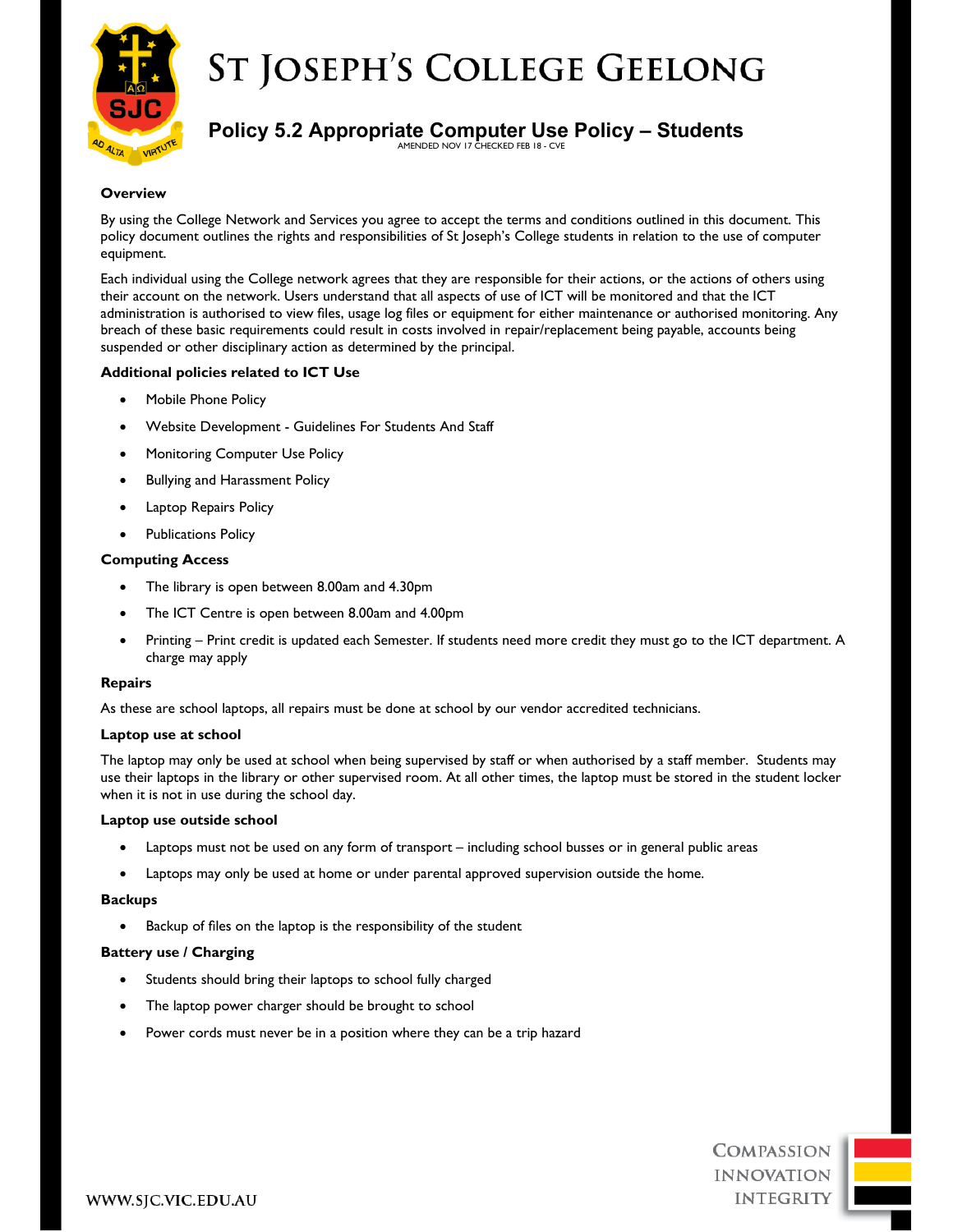## **Treatment of the Laptop**

- Laptops should never be rested on soft surfaces such as beds or sofas or carpet. Lack of airflow can cause the laptop to overheat and destroy the components
- Laptops must go into sleep mode once the lid is closed. If the laptop remains running in a bag, overheating can destroy the components. This would be regarded as deliberate damage and would result in the full cost of replacement of the computer.
- Food and drinks must be kept well away from the laptop
- No markings or stickers are allowed to be placed onto any part of the laptop or external Tekskin or laptop bag. Damage to these will incur a replacement cost of any part that is damaged or marked
- Cleaning of the laptop can be done with window cleaner applied to a microfibre cleaning cloth. Never spray directly onto the computer.

## **Storage**

- At school, when not in use, laptops must be placed in their bag and stored in the student locker.
- Laptops must **never** be left in lockers overnight.
- Laptops may be stored in the ICT Centre if the student is unable to take them home due to a valid reason
- Laptops must never be stored in sight within a car, in an unlocked vehicle or an unlocked house.

## **Transport of the Laptop**

- Laptops must always be carried in the bag provided and the bag carried by the handles or the shoulder strap
- Laptop bags are to be placed into the school bag to avoid carrying two bags and to reduce the chance of losing the laptop or attracting thieves. Occasionally the laptop bag may need to be carried outside the school bag if excessive weight or pressure placed on it could damage the screen.
- The bag must not be placed in a position where others could step on it. This includes bus aisles.

## **Inappropriate or offensive material**

Unless required by a particular educational context, the following are to be considered inappropriate or offensive:

- Material that is discriminatory or offensive to a person's nature or to a particular social group. This can include: physical, intellectual, emotional aspects; religious beliefs; race; gender; and gender preference
- Gambling sites
- Material relating to violence
- Nudity, sexually explicit or suggestive material
- Language that is generally considered obscene or blasphemous or swearing including abbreviations of such

## **Penalties**

Students will be penalised for using notebooks or other devices inappropriately or for having inappropriate material stored on their computers or other devices or cloud storage areas.

## **All users agree not to:**

- Cyberbully or harass others using electronic equipment
- Access or bring to school inappropriate or illegal material
- Install programs or apps not approved by the school
- Change the default settings on any computer
- Attempt to connect to the internet by avoiding the school internet filter
- Attempt to gain unauthorised access to the school servers or network
- Use chat (IRC) sites or instant messaging programs within school unless approved by staff
- Deliberately seek to infect, damage or destroy hardware and/or software

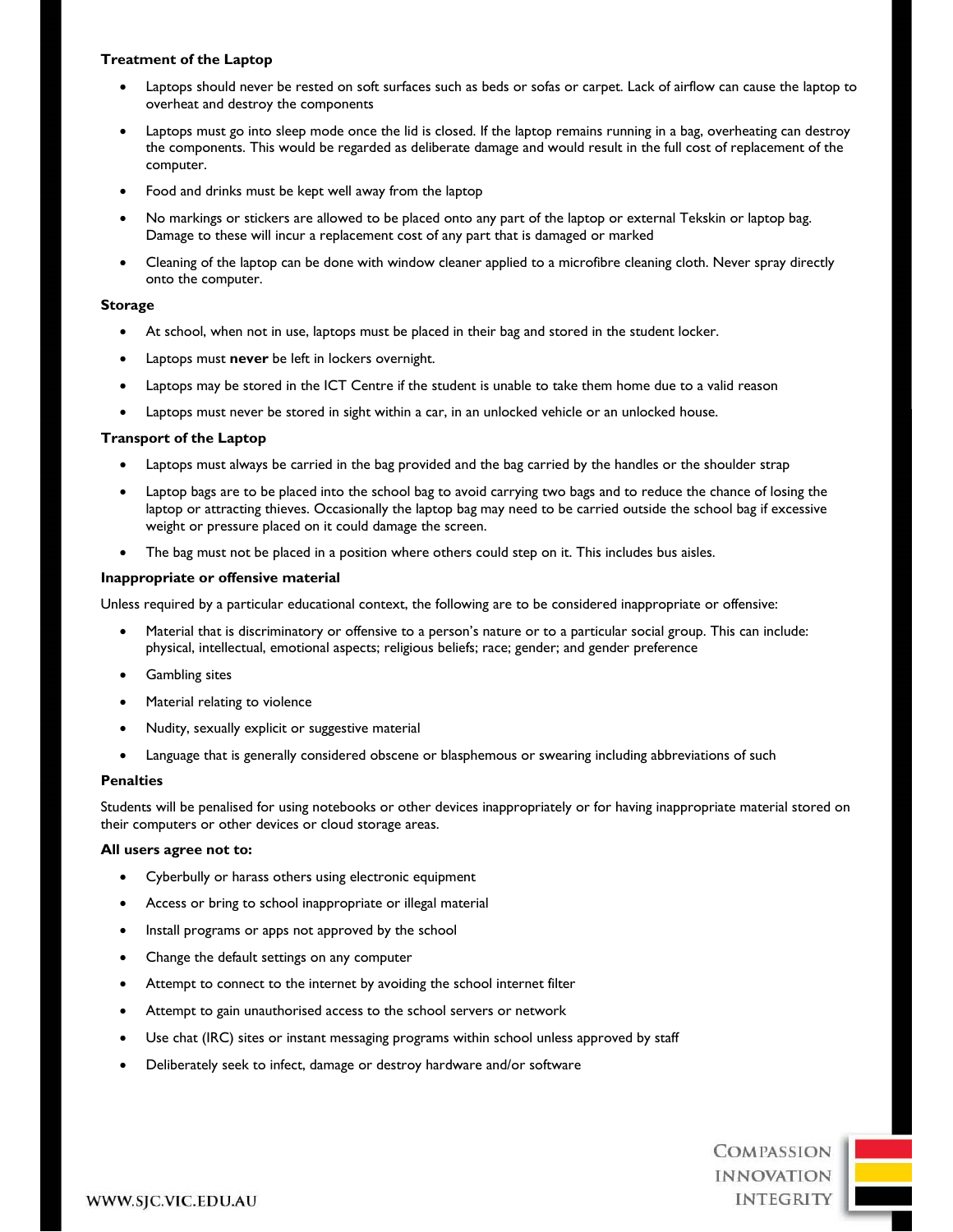- Use any device for the following without staff permission between Homeroom period and the end of school:
	- listen to music
	- watch videos
	- communicate
	- play games
- Print material that is not school related, ie. personal photos, party invitations, etc. whilst at school
- Place any non-schoolwork material into the network H drive
- Use someone else's account or allow someone else to use your account

## **Consequences for infringements**

- Imposition of points
- Confiscation of device used to bypass the school internet filter
- Possible reimage of notebook which will result in the removal of all additional software not owned by the school
- Possible placement onto home internet filter (if not already the case)

## **Computer Games in School**

- Only teacher approved educational games are allowed be accessed at school and only when being supervised by the classroom teacher during lesson time.
- At all other times, all games are banned from being played on computers and other electronic devices at school.
- No games in the library.

## **Publications**

For all electronic publications by students or staff, the following are not permitted:

- to use images or video of any students or staff without their permission
- to include the names of students with the photographs on a public site
- to publish any material that embarrasses others or violates their privacy
- to publish any materials that brings St. Joseph's College, its staff or students into disrepute, or is defamatory. In particular, contributions made to web pages, including social networking sites or sites, must not be harmful to the reputation of St Joseph's, its staff or students. Inappropriate comments will be referred to the principal and, in serious instances, may lead to police involvement or legal action
- to breach copyright

## **Email**

The following are not permitted

- to use the school email account to link to or join any sites unless approved by ICT administration. This particularly applies to Social Networking sites and game sites.
- to write messages that contains words or any material that is defamatory or inappropriate (eg. violent, racist, sexist, pornographic) or in violation of any law or government regulation (eg. equal opportunity regulations)
- to use language that is swearing or abbreviations of swearing

## **How to respond if inappropriate material is encountered**

On occasions, students may inadvertently encounter material that is inappropriate. It is the responsibility of students to exit the offensive website immediately.

If a student encounters harassment or receives inappropriate material in breach of this policy, it should be brought to the attention of their teacher who will take appropriate action to determine the person/s responsible.

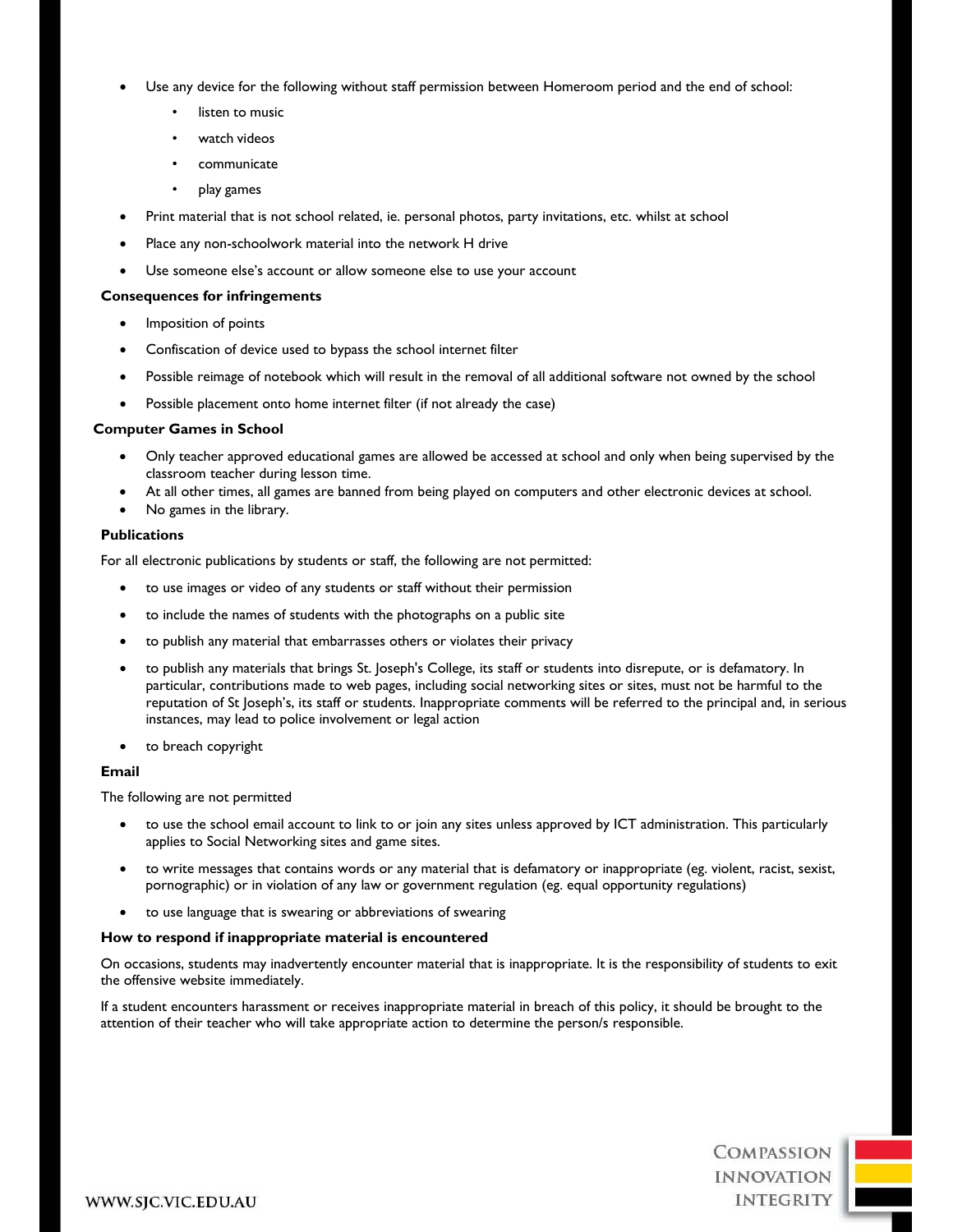## **Monitoring – refer to Monitoring Computer Use Policy**

The College reserves the right to monitor and log the use of its computer facilities including email and Internet use and to take appropriate action where use is a breach of College policies, poses a threat to security and/or damages the College's reputation.

Student access to and time spent using many of these computing facilities such as the laptop and the internet, is automatically logged when at school. Students using the home internet filter will also have their internet usage monitored when outside the school.

Specific monitoring facilities may include:

- CCTV in some rooms and around the grounds
- Software that allows staff to observe students' computer use at school
- Log files indicating login history
- Internet software filtering which logs Internet use at school
- Should parents allow the use of the school internet filter at home then internet use outside school can be monitored

## **Cyberbullying and harassment**

Cyberbullying through the use of computers and mobile devices is prohibited. Students should report all incidents of bullying/harassment to their teacher/year level co-ordinator/deputy principal /or student representative who will be appointed at the start of the new school year – refer to the Bullying and Harassment Policy

## **Computer name**

Your computer name is a unique character string based on your network user id. You are not permitted to change the computer name.

## **Administrator privilege**

Notebooks are to be configured so that users will not have administrator privilege to their own computer.

## **Password responsibilities**

Students must ensure that their passwords are not used by other students. If a student suspects his password is being used by others, he must report it to ICT administration immediately and get a new password.

## **Peripherals**

Users are welcome to connect home printers, digital cameras, scanners and other peripheral devices to their notebooks. If you have any concerns, please contact the ICT Service Centre for clarification or assistance.

## **Backgrounds and themes**

Students are permitted to customise the desktop wallpaper but in doing so must not infringe copyright nor display any inappropriate material.

## **Music**

Students are permitted to have music files on their notebook. Any music files you have on your notebook can only be copies of your legally owned music.

## **Playing music or videos files at school**

Students are not allowed to play music or video files during class time unless required for specific lessons and permission is granted by the teacher.

## **Photographs and picture files**

The copyright act prohibits users from storing images under copyright (images owned by others). The rules already outlined above regarding inappropriate material obviously apply.

## **Movie files**

The copyright act prohibits users from storing movies under copyright (movies owned by others). ClickView files are excluded from these restrictions. The rules already outlined above regarding inappropriate material obviously apply.